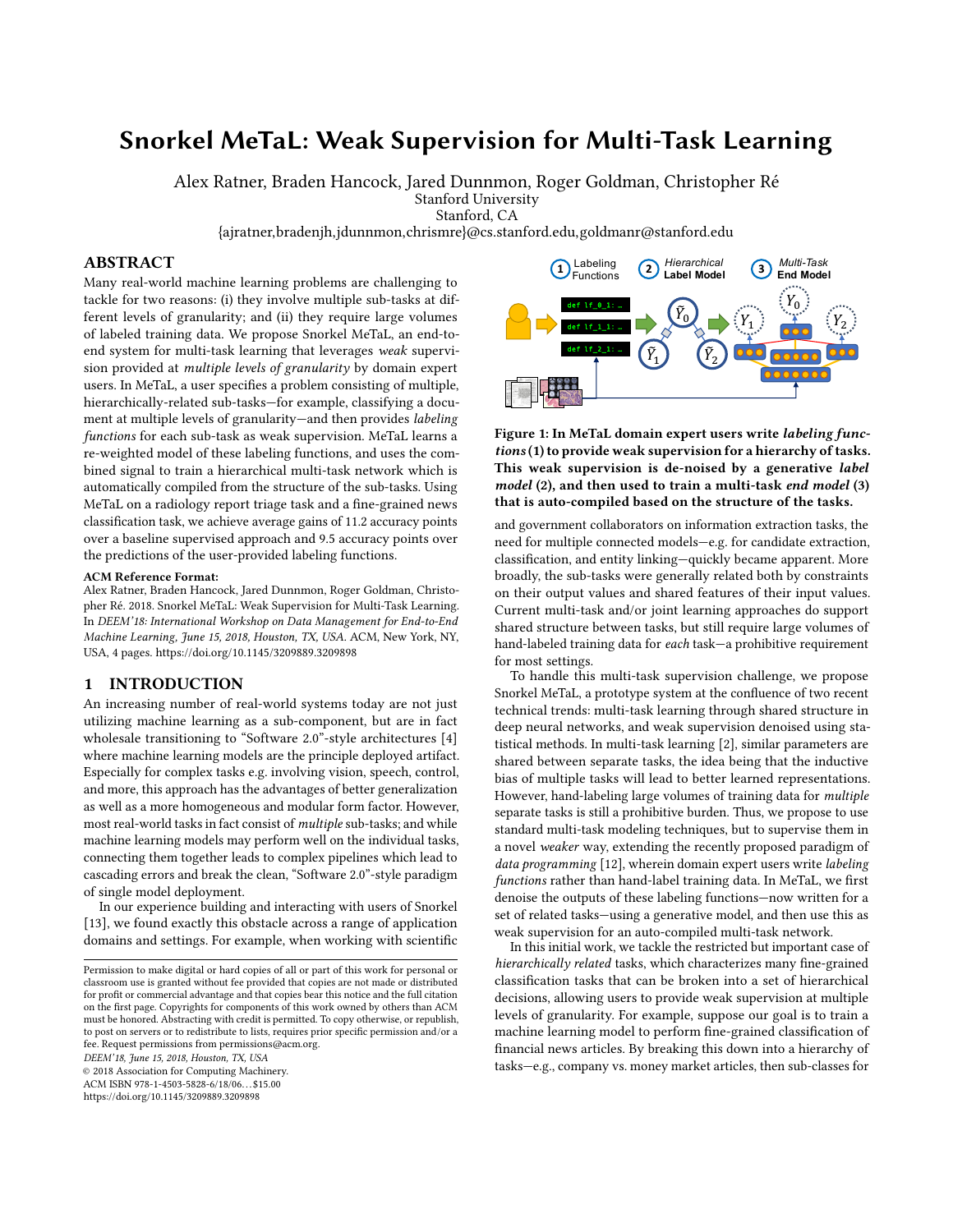each—we potentially make it easier to use available weak supervision at various different levels of granularity. We may, for instance, be able to use existing classifiers or other noisy labels for the 'company vs. money market' task, and then rely on pattern-matching heuristics to provide labels for the finer-grained sub-tasks. This collection of multi-task weak supervision signals can then be used to train a multi-task end model that will generalize beyond the weak supervision sources.

In the MeTaL pipeline (Figure [1\)](#page-0-0), users first specify a hierarchical task schema and a set of labeling functions (LFs) for each task, which collectively encode weak supervision signals at various levels of granularity. We then use a hierarchical generative label model to learn the accuracies of these LFs, and use their re-weighted and combined outputs as a set of probabilistic training labels for a multitask discriminative end model, which is dynamically compiled based on the type of input and structure of sub-tasks.

We start by briefly reviewing related work in Section [2.](#page-1-0) Then, we describe the two main components of the MeTaL pipeline: first, in Section [3,](#page-1-1) the hierarchical label model used to learn the accuracies of the user-defined labeling functions; and then, in Section [4,](#page-2-0) the multi-task end model trained with the weak supervision. Finally, Section [5](#page-2-1) details the results of applying MeTaL to two fine-grained classification problems—a financial news article classification task and a radiology report triage task—where we report average gains of 11.2 points of accuracy over a baseline approach and of 9.5 points of accuracy over the weak supervision heuristics used.

#### <span id="page-1-0"></span>2 RELATED WORK

In multi-task learning (MTL) [\[2\]](#page-3-3), separate machine learning models for multiple tasks share subsets of their parameters, or are regularized to have similar parameters, with the aim of sharing inductive bias between tasks. A body of recent work has explored multi-task learning for modern deep learning models [\[15\]](#page-3-5). In particular, when hierarchy may be present amongst tasks, recent work has explored sharing intermediate layers according to these hierarchies [\[5,](#page-3-6) [16\]](#page-3-7).

Modern supervised learning models often have large numbers of trainable parameters and thus require large labeled training sets; the idea of weak supervision approaches is to use higher-level and/or noisier signals instead of hand-labeled data [\[7,](#page-3-8) [8,](#page-3-9) [17\]](#page-3-10). Recent approaches model the accuracies of weak sources without labeled data [\[1,](#page-3-11) [12,](#page-3-4) [14\]](#page-3-12), and propose end-to-end systems for weak supervision based on these techniques [\[13\]](#page-3-2). Other recent work considers learning classifier accuracies over logically-related tasks without labeled data [\[3,](#page-3-13) [11\]](#page-3-14). Here, we propose a system at the confluence of both trends.

# <span id="page-1-1"></span>3 HIERARCHICAL WEAK SUPERVISION

In the MeTaL pipeline, users start by specifying a task schema, which describes the hierarchical relationships between the set of tasks (and which in future work could potentially be learned). Our ultimate goal is to train a standard multi-task network–however we propose to supervise it in a novel way. Rather than hand-labeling individual data points, users provide two inputs for each task: unlabeled data, and a set of LFs, which are simply functions that, given a data point, either output a label or abstain [\[12\]](#page-3-4). For example, LFs could encode pattern-based heuristics, distant supervision from existing knowledge bases, crowdsourced labels, existing weak classifiers, or



Figure 2: An example hierarchical generative label model, where a four-class classification problem is broken into three hierarchical sub-tasks  $y_0, y_1, y_2$ , each supervised by three LFs. An assignment of task labels  $(y_0 = 2, y_1 = 0, y_2 = 1)$ would correspond to an *end label*  $y = 3$ .

arbitrary domain heuristics [\[13\]](#page-3-2). LFs can have arbitrary, unknown accuracies—but by looking at the matrix of their agreements, we can estimate their accuracies without labeled data [\[12\]](#page-3-4). For MTL, we want to leverage LFs at multiple levels of granularity, outputting labels for different but hierarchically related tasks.

To handle this novel setting, we represent the outputs of the labeling functions via a hierarchical generative model. To simplify our exposition, we focus on the setting where the task schema represents a fine-grained classification problem with end labels  $y \in \{1, \ldots, K\}$ , which has been decomposed into a decision tree over sub-tasks  $y_0, \ldots, y_{T-1}$ , each with task labels  $y_t \in \{1, \ldots, K_t\}$ . For non-root tasks, we also include a "null" task label ∅, indicating that the task is not relevant for the data point.

<span id="page-1-2"></span>Example 3.1. Suppose our task is to classify financial news ar-ticles (see Section [5\)](#page-2-1) with end labels  $y \in \{C$ orporate Performance, Corporate Funding, Money Markets, Commodity Markets}, which we break down into three sub-tasks,

- $y_0 \in \{Corporate, Markets\}$
- $y_1 \in \{Performance, Funding, \emptyset\}$
- $y_2 \in \{Money, Commonity, \emptyset\},\$

related by a task schema  $\{(0, 1), (0, 2)\}$  indicating that tasks 1 and 2 are both children of task 0. Here, end label  $y =$  "Money Markets" would correspond to  $y_0 =$  "Markets",  $y_1 = \emptyset$ ,  $y_2 =$  "Money".

For each task  $y_t$ , we consider having  $m_t$  labeling functions  $\lambda_{t,1}, \ldots, \lambda_{t,m_t}, \lambda_{t,i} : X \mapsto \{0\} \cup \{1, \ldots, k_t\}$ , where 0 represents an abstantion Additionally let  $M - \sum m$ . We assume these labeling abstention. Additionally, let  $M = \sum_t m_t$ . We assume these labeling<br>functions are conditionally independent i.e.  $\lambda_{t+1}$ ,  $\lambda_{t+1}$ ,  $M_t$ functions are conditionally independent, i.e.  $\lambda_{t,i} \perp \lambda_{t,j \neq i} | y_t$ . We then define the generative lebel model distribution as: then define the generative label model distribution as:

$$
p_{\theta}(\lambda, y) = \frac{1}{Z_{\theta}} \exp \left( \theta^{T} h(\lambda, y) \right)
$$

where  $Z_{\theta} = \sum_{y', \lambda'} \exp\left(\theta^{T} h(\lambda', y')\right)$  is the partition function and h<br>is a vector of sufficient statistics. For each task t and every labeling is a vector of sufficient statistics. For each task  $t$  and every labeling function  $\lambda_{t,j}$ , we define two types of sufficient statistics,

$$
h_{t,j}^{lab}(\lambda, y) = \mathbb{1}_{\{y_t \neq \emptyset\}} \mathbb{1}_{\{\lambda_{t,j} \neq 0\}}
$$
  

$$
h_{t,j}^{acc}(\lambda, y) = h_{t,j}^{lab}(\lambda, y) \left( \mathbb{1}_{\{\lambda_{t,j} = y_t\}} - \mathbb{1}_{\{\lambda_{t,j} \neq y_t\}} \right)
$$

with corresponding parameters  $\theta_{t,j}^{lab}$  and  $\theta_{t,j}^{acc}$ , representing the labeling propensity and accuracy (resp.) of  $\lambda_{t,j}$  when  $y_t \neq \emptyset$ . Finally,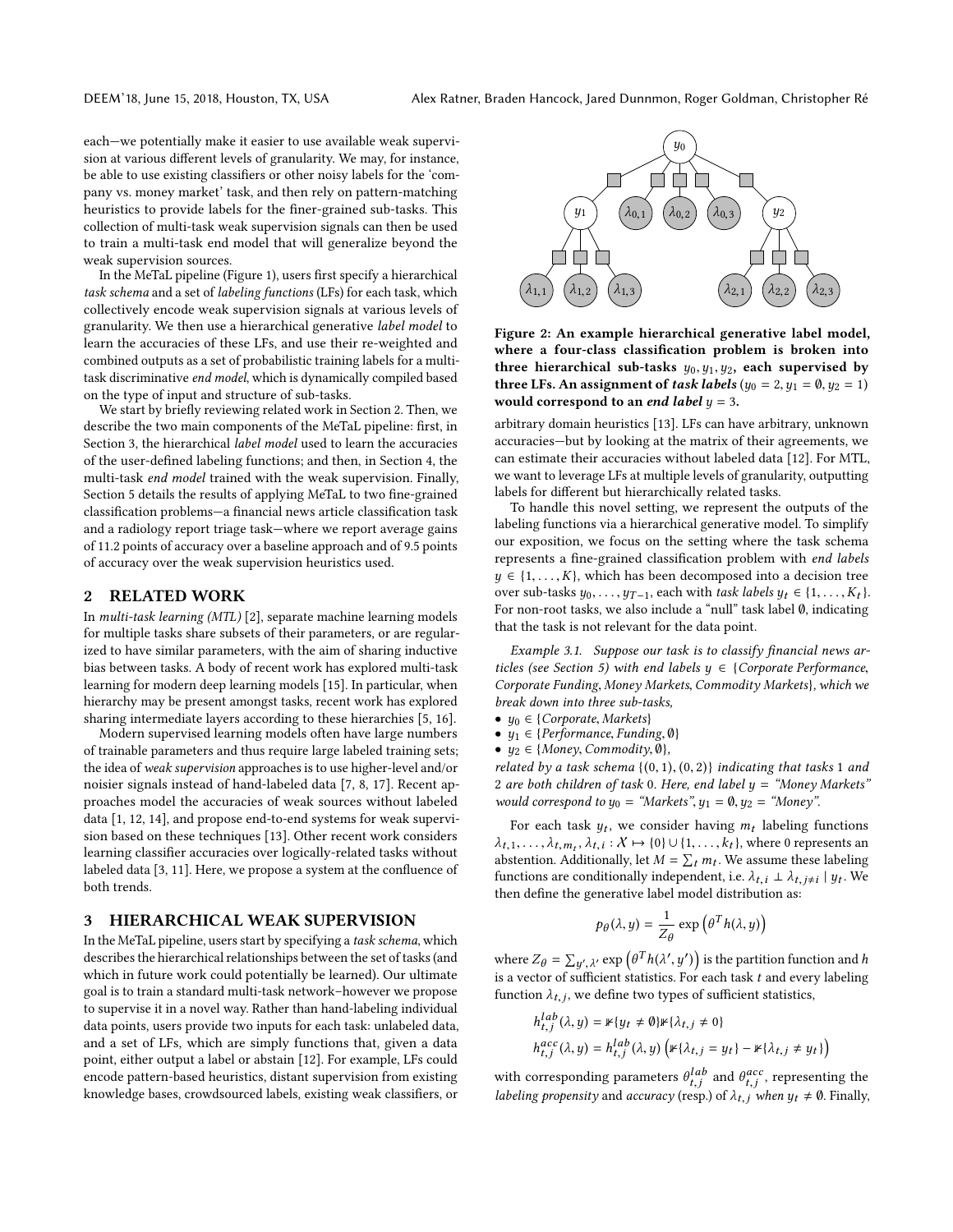we assume that the end labels  $1, \ldots, K$  are mutually exclusive via hard constraints. Our goal now is to learn a model  $\hat{\theta}$  using only unlabeled data,  $U = \{x_1, \ldots, x_N\}$ , which best explains the observed labels. Intuitively, we can learn the parameters of the labeling functions from observing their overlapping agreements and disagreements. Concretely, we minimize the empirical negative log marginal likelihood, given the observed  $M \times N$  label matrix  $\bar{\lambda}$  (see [\[12\]](#page-3-4)):

$$
L(\theta, \bar{\lambda}) = -\sum_{x_i \in U} \log \sum_{y} p_{\theta}(\bar{\lambda}_i, y)
$$

The gradient of our objective is:

$$
\nabla_{\theta} L(\theta, \bar{\lambda}) = \sum_{x_i \in U} (\mathbb{E}_{\lambda, y \sim p_{\theta}} [h(\lambda, y)] - \mathbb{E}_{y \sim p_{\theta}(\cdot | \bar{\lambda}_i)} [h(\bar{\lambda}_i, y)] )
$$

We compute the gradient update in closed form, using belief propagation for the second term on the RHS, which given our tree structure gives the exact computation in one pass up and down the tree. The predictions of the learned label model are then used as probabilistic training labels in the next step.

# <span id="page-2-0"></span>4 WEAKLY-SUPERVISED MTL

Current state-of-the-art MTL models are painstakingly configured by hand for each new configuration of tasks [\[5,](#page-3-6) [15,](#page-3-5) [16\]](#page-3-7). In MeTaL, a multi-task deep neural network (the end model) is automatically configured in PyTorch [\[10\]](#page-3-15) based on the provided task schema, using the following three configurable building blocks:

- Input Module: To support multiple types of input data, MeTaL's end model accepts a plug-in input module of arbitrary complexity with parameters jointly learned at training time, which maps from a raw data point x to a vector of dimension  $D_0$ .
- Intermediate Module: Given a hierarchy of tasks with depth d, MeTaL constructs a corresponding hierarchy of d intermediate modules. By default, we use linear layers (i.e.  $f_{W,b}^{int}(x) = Wx + b$ ) but these are easily replaced by other more complex modules.
- Task Heads: As is standard in modern MTL network designs, each task  $y_t$  has a separate layer attached to the shared layers. By default, we use a linear layer for each task.

Once the network is constructed, it is then trained using the probabilistic training labels output by the label model in Section [3.](#page-1-1)

In MeTaL, we consider a novel, dynamically-configured architecture (HierMTL) whereby task heads are attached to intermediate layers corresponding to their depth in the supervision hierarchy, and then outputs of child task heads are passed up as additional inputs to their parents (Figure [3\)](#page-2-2). We also consider two simpler architectures, both sharing the same input and intermediate layer architecture: (i) a non-MTL network (SingleTask) where a final layer simply predicts the end label  $y$ ; and (ii) a simpler MTL network (FlatMTL) where each of the same task heads is attached at the same intermediate layer. We empirically evaluate the different architectures in Section [5.](#page-2-1)

# <span id="page-2-1"></span>5 EXPERIMENTS

We now seek to empirically validate the design of Snorkel MeTaL in the context of fine-grained classification problems. We assess how end task predictive performance is affected by:

(1) Accepting weak supervision at multiple levels of granularity;

<span id="page-2-2"></span>

Figure 3: The two multi-task network architectures, for an example three-task problem with root task  $y_0$  and child tasks  $y_1, y_2$ . Boxes are linear layers, and lines are nonlinearity connections. In the left panel (FlatMTL), the task heads are all connected to the topmost intermediate layer. In the right panel (HierMTL), the task heads are connected to intermediate layers corresponding to their hierarchical positions, with child outputs passed as input to parent task heads.

- (2) Using our weakly-supervised end model (i.e. the full MeTaL pipeline), versus just using the predictions of the label model;
- (3) Learning and modeling the accuracies of the labeling functions;
- (4) Using the HierMTL end model versus FlatMTL or SingleTask.

Labeled Development Set. In our experiments, we assume access to a small (50 data points) hand-labeled development set, which is used as a guide during LF development, and is then used for label model and end model cross-validation. We also use a randomly sampled hand-labeled test set for evaluation, as is standard.

Datasets. To make these assessments, we perform a series of experiments on two different classification tasks that have been formulated in this hierarchical multi-task setting. The first is a news classification task based on the Reuters Corpus Volume I (RCV1) dataset [\[6\]](#page-3-16), described in Example [3.1.](#page-1-2) For our experiments we used an unlabeled training set of 1000 articles.

The second task is triaging radiology reports from the OpenI biomedical image repository (OpenI) [\[9\]](#page-3-17) as one of four end labels,  $y \in \{Normal, Non-argent, Urgent, Emergent\}$ , as determined by an expert radiologist, broken into a hierarchy of three sub-tasks:  $y_0 \in$ {Acute, Non-acute} (root task),  $y_1 \in$  {Urgent, Emergent} (acute leaf task),  $y_2 \in \{Normal, Non-argent\}$  (non-acute leaf task). For our experiments we used an unlabeled training set of 2630 reports.

Protocol. All experiments reported here use a simple word count featurizer, an identity input layer, and intermediate fully-connected linear layers with respective sizes of 250 and 50 and ReLU nonlinearities (see Figure [3\)](#page-2-2). All reported numbers are averaged over 20 trials with identical settings other than random seeds.

Initial Results: Multi-Level Weak Supervision. We first confirm a basic premise motivating our system design: that using weak supervision (i.e. labeling functions) at multiple levels of granularity indeed provides a boost in accuracy. Since both of our experiments have two levels, this amounts to testing whether adding the root node weak supervision helps. Indeed, we observe an average increase in accuracy of 16.3 points by utilizing this signal. For the rest of the experiments, we assume all levels of weak supervision are used.